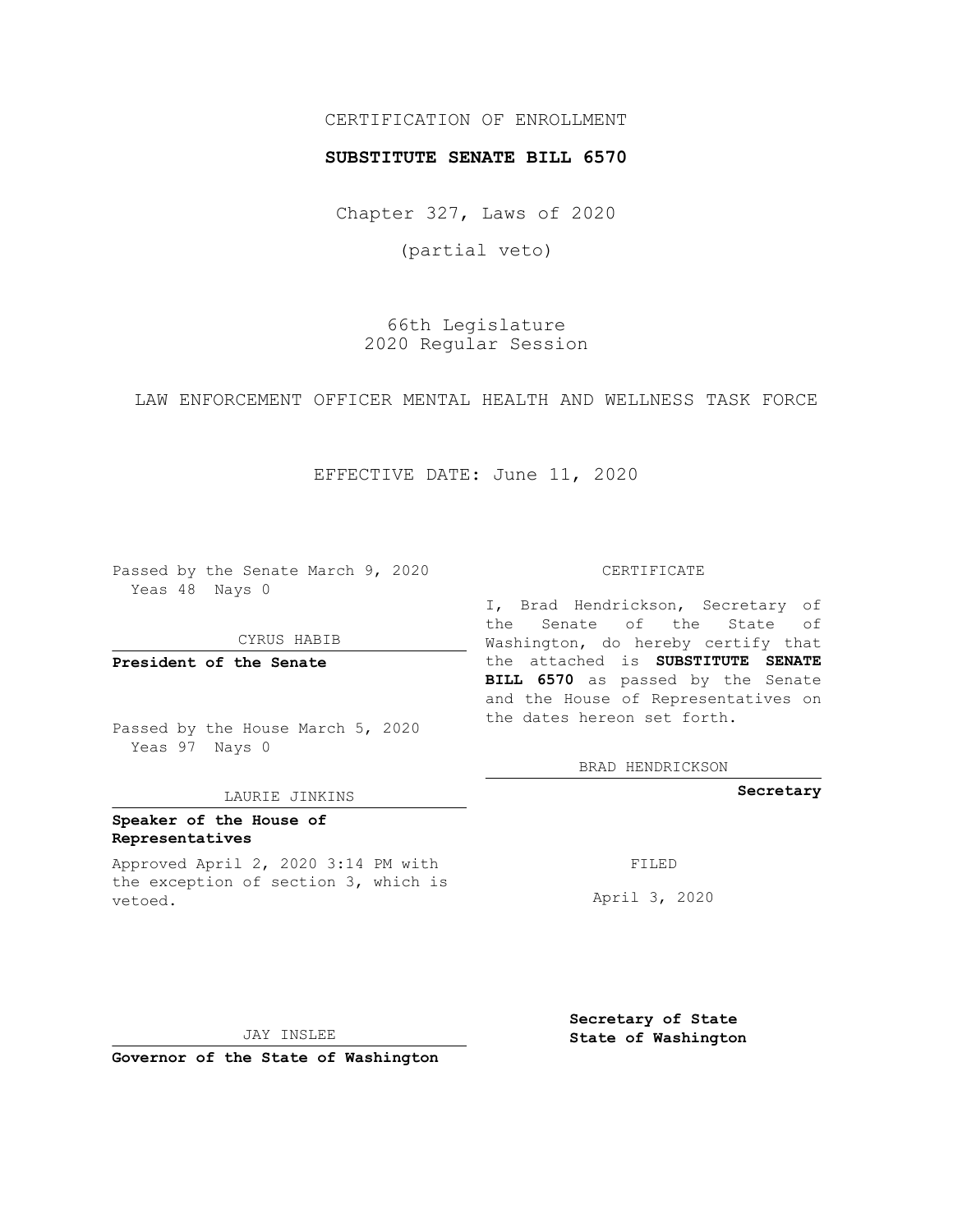### **SUBSTITUTE SENATE BILL 6570**

AS AMENDED BY THE HOUSE

Passed Legislature - 2020 Regular Session

# **State of Washington 66th Legislature 2020 Regular Session**

**By** Senate Behavioral Health Subcommittee to Health & Long Term Care (originally sponsored by Senators King, Saldaña, Wagoner, Lovelett, and Wilson, C.)

READ FIRST TIME 02/07/20.

 AN ACT Relating to law enforcement officer mental health and wellness; creating new sections; and providing an expiration date.

BE IT ENACTED BY THE LEGISLATURE OF THE STATE OF WASHINGTON:

 NEW SECTION. **Sec. 1.** (1) The legislature finds that law enforcement officers respond to and witness some of the most tragic events that happen in our communities. On-the-job stress can have a significant impact on their physical and mental well-being and can accumulate over the course of a career.

 (2) Research indicates that law enforcement officers experience key risk factors for suicides, including exposure to trauma, alcohol use, availability of firearms, and the strains of shift work. Compared to the general population, law enforcement officers report much higher rates of depression, posttraumatic stress disorder, and other anxiety-related mental health conditions. These health conditions have a significant impact on the officers and their 16 families.

 (3) A 2019 report from the United States department of justice found that, nationally, law enforcement suicides are 28.2 per one hundred thousand for men and 12.2 per one hundred thousand for women. A 2018 report by the Ruderman family foundation found that law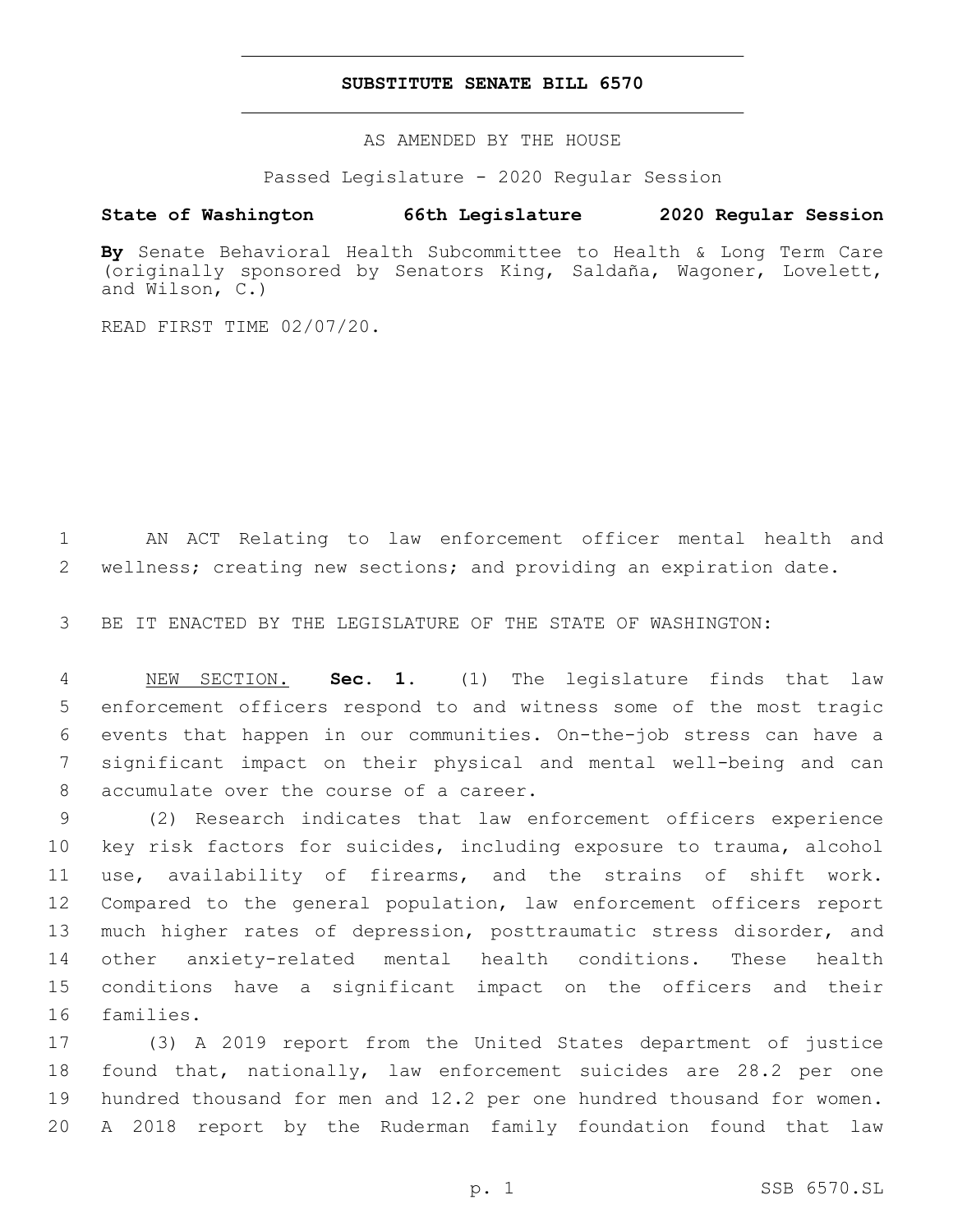enforcement officers are one and one-half times more likely to die by 2 suicide than the general population.

 (4) Despite these significant risk factors, there is no central repository of comprehensive data regarding law enforcement officer suicides. As a result, there are no comprehensive tools available to law enforcement agencies to develop effective suicide prevention strategies, or to know whether those strategies are making a 8 difference.

 (5) Although Washington state has conducted significant work towards suicide prevention more broadly, there is not a current statewide program that provides comprehensive, evidence-based mental health and suicide prevention resources for law enforcement and their 13 families.

 (6) The legislature finds that there is an urgent need to develop resources and interventions specifically targeted at helping law enforcement and their family members manage their behavioral health 17 needs.

 NEW SECTION. **Sec. 2.** (1)(a) The department of health shall convene a task force on law enforcement officer mental health and wellness in Washington state with members as provided in this 21 subsection:

(i) The secretary of health, or the secretary's designee;

 (ii) The chief of the Washington state patrol, or the chief's 24 designee;

 (iii) The director of the health care authority, or the 26 director's designee;

 (iv) The secretary of the department of corrections, or the 28 secretary's designee;

 (v) A representative from the University of Washington's 30 forefront suicide prevention program;

 (vi) The executive director of the criminal justice training 32 commission, or the director's designee;

- 33 (vii) A psychiatrist;
- (viii) A representative of local public health;

35 (ix) One representative each from:

- (A) The Washington council of police and sheriffs;
- (B) The Washington state fraternal order of police;
- (C) The council of metropolitan police and sheriffs;
- (D) The Washington state patrol troopers association;

p. 2 SSB 6570.SL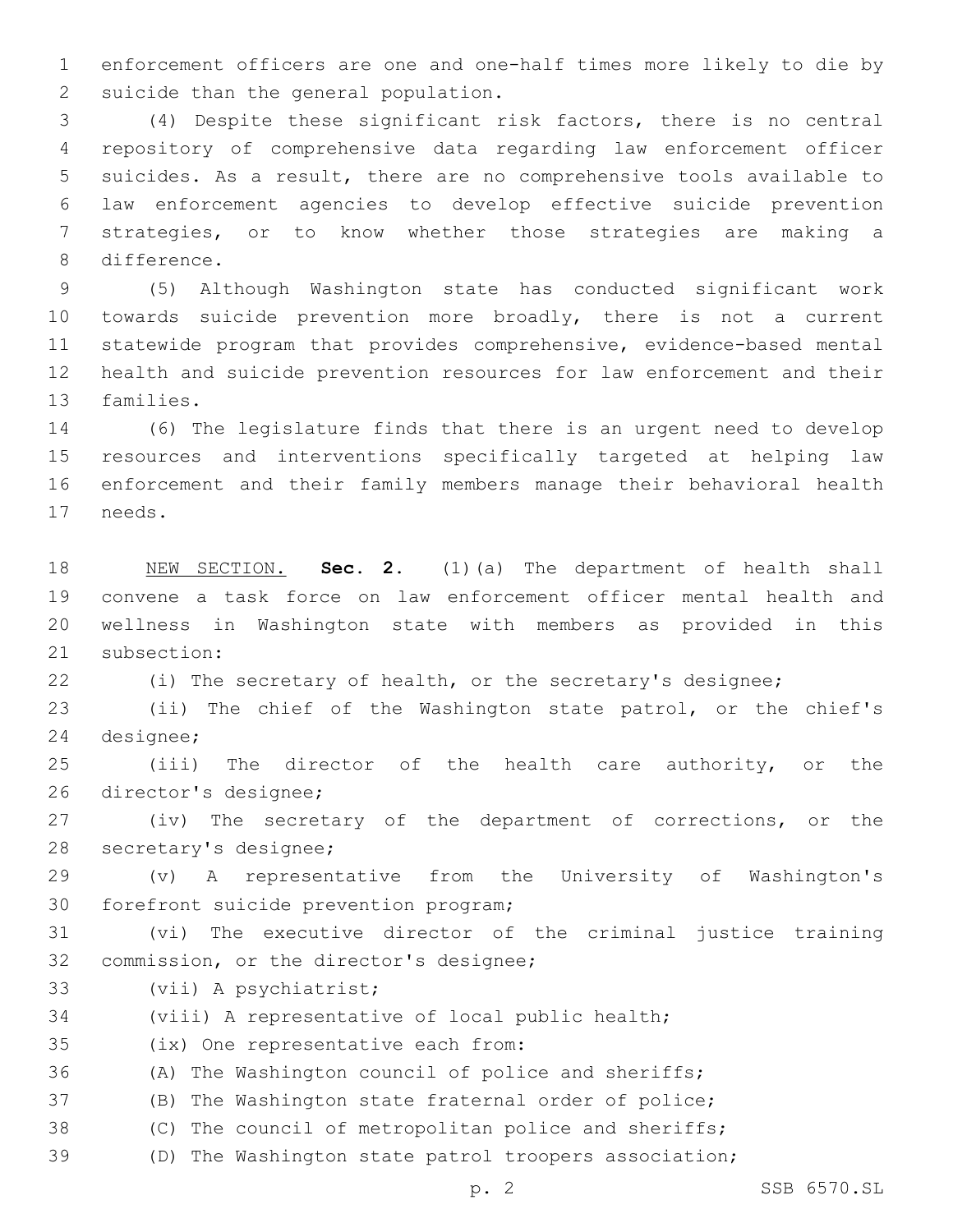(E) The Washington state patrol lieutenants and captains 2 association;

3 (F) Tribal law enforcement;

(G) The Washington association of sheriffs and police chiefs;

 (H) An association representing community behavioral health agencies;6

(I) An association representing mental health providers; and

 (J) An association representing substance use disorder treatment 9 providers.

 (b) The representative from the department of health shall serve 11 as the chair of the task force.

(c) At a minimum, the task force shall meet quarterly.

 (2) The task force shall review the following issues and 14 information:

 (a) Data related to the behavioral health status of law enforcement officers, including suicide rates, substance abuse rates, posttraumatic stress disorder, depression, availability of behavioral 18 health services, and utilization of behavioral health services;

 (b) Factors unique to the law enforcement community that affect the behavioral health of persons working in law enforcement, 21 including factors affecting suicide rates;

 (c) Components that should be addressed in the behavioral health and suicide prevention pilot program established in section 3 of this act, including consideration of components that relate to similar programs funded or partially funded by the bureau of justice 26 assistance and the national institute of justice;

 (d) The recommendations of the Washington state department of health's suicide prevention plan and the applicability of the plan's recommendations to law enforcement mental health issues;

 (e) The recommendations of the United States department of justice 2019 report to congress on law enforcement mental health and 32 wellness; and

 (f) Options to improve the behavioral health status of and reduce prevalent mental health issues and the suicide risk among law 35 enforcement officers and their families.

 (3) Staff support for the task force shall be provided by the 37 department of health.

 (4) The task force shall report its findings and recommendations to the governor and relevant committees of the legislature by 40 December 1, 2021, including a summary of: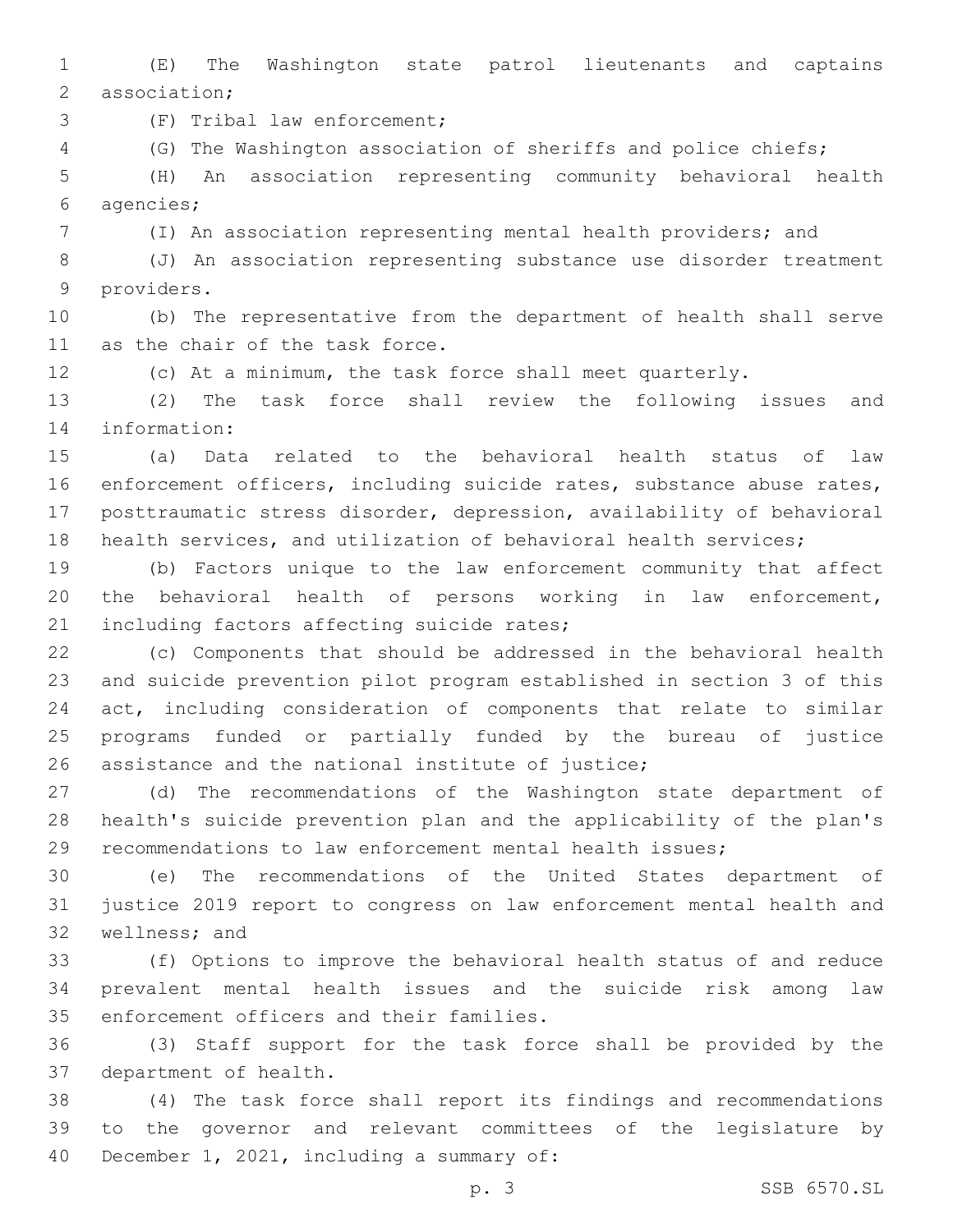(a) The data to be reviewed described in subsection (2) of this 2 section;

 (b) The results of the pilot projects funded by this act and recommendations regarding the continuation of those programs;

 (c) The best practices and policies for providing mental health services and preventing law enforcement suicides; and

 (d) Recommendations on resources and technical assistance to support law enforcement agencies in preventing law enforcement 9 suicides.

10 (5) This section expires July 1, 2022.

 *\*NEW SECTION. Sec. 3. (1) Subject to the availability of amounts appropriated for this specific purpose not to exceed three hundred thousand dollars per fiscal year, the Washington association of sheriffs and police chiefs shall establish three pilot projects to support behavioral health improvement and suicide prevention efforts for law enforcement officers.*

 *(2) The Washington association of sheriffs and police chiefs shall establish a competitive grant program to award funding for the three pilot projects by September 1, 2020.*

 *(3) Law enforcement associations and agencies are eligible to compete for grant funding.*

 *(4) The following programs and activities are eligible for grant funding:*

*(a) Public information and wellness promotion campaigns;*

*(b) Embedded mental health professionals;*

- *(c) Peer support programs;*
- *(d) Resiliency training programs; and*
- *(e) Critical incident stress management programs.*

 *(5) Grantees must provide a report to the association on the results of their program by October 1, 2021. The association must provide the information to the officer mental health and wellness task force established in section 2 of this act, for incorporation in the December 1, 2021, report to the governor and relevant committees of the legislature.*

*\*Sec. 3 was vetoed. See message at end of chapter.*

Passed by the Senate March 9, 2020. Passed by the House March 5, 2020. Approved by the Governor April 2, 2020, with the exception of certain items that were vetoed. Filed in Office of Secretary of State April 3, 2020.

p. 4 SSB 6570.SL